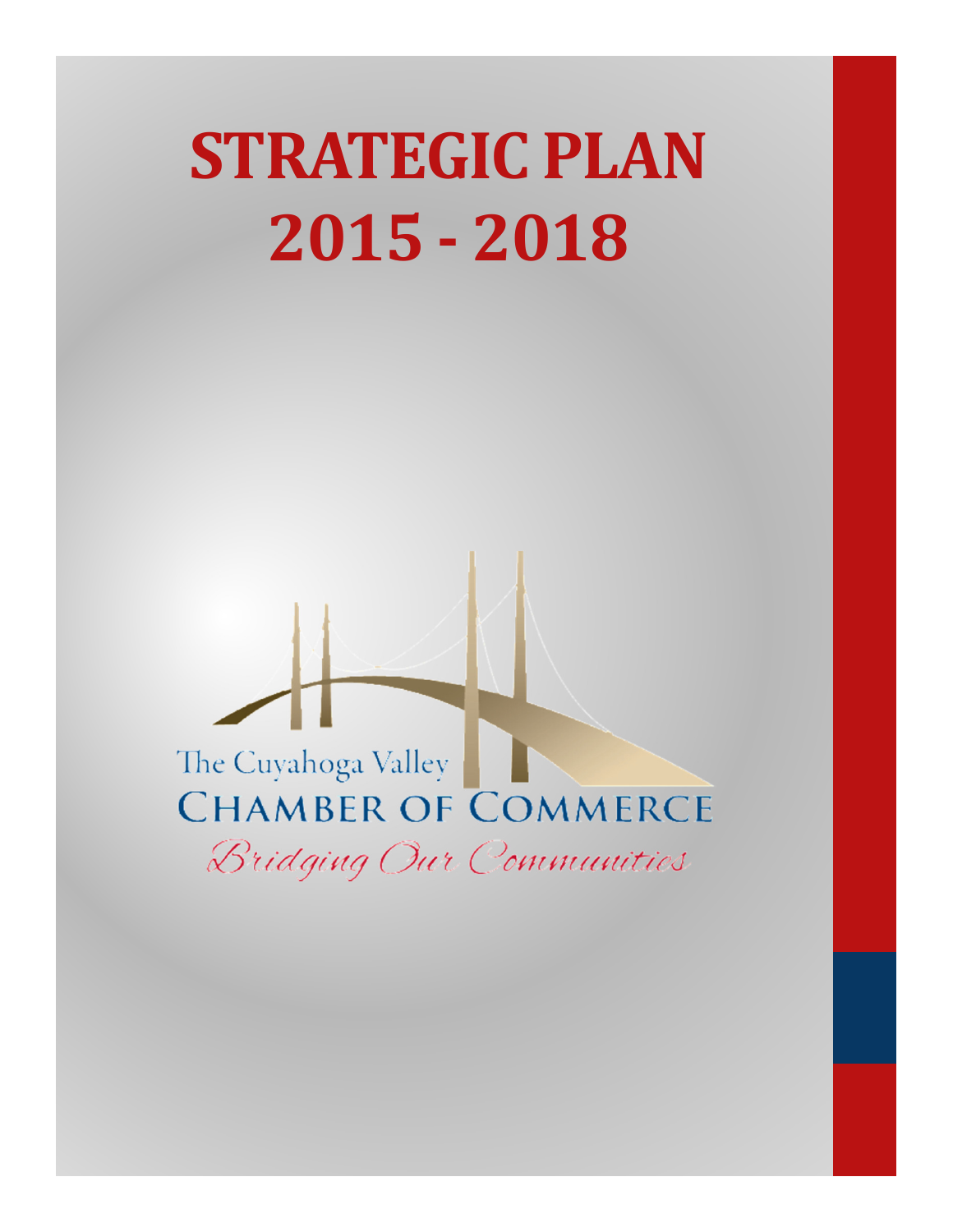### PURPOSE

In the face of increased competition and slow economic recovery, chambers of commerce are tasked with finding new and innovative ways to remain relevant. Networking was and remains critical to businesses but it is no longer the chief purpose of the chamber. Increasingly, chambers have evolved to incorporate many goals including:

-building communities to which residents, visitors, and investors are attracted;

-promoting businesses;

-striving to ensure future prosperity via a pro-business climate;

-representing the unified voice of the business community; and

-reducing transactional friction through well-functioning networks.

The initiative to create a strategic plan was led by board president, Lynette Slama and members of the Programming Committee of the Cuyahoga Valley Chamber of Commerce. Brainstorming began in 2014, with extensive discussion around the hiring of a full-time Executive Director. The Programming Committee felt it important to provide the full-time Executive Director with every possible tool to be successful—one of which was the creation of a detailed plan for the future.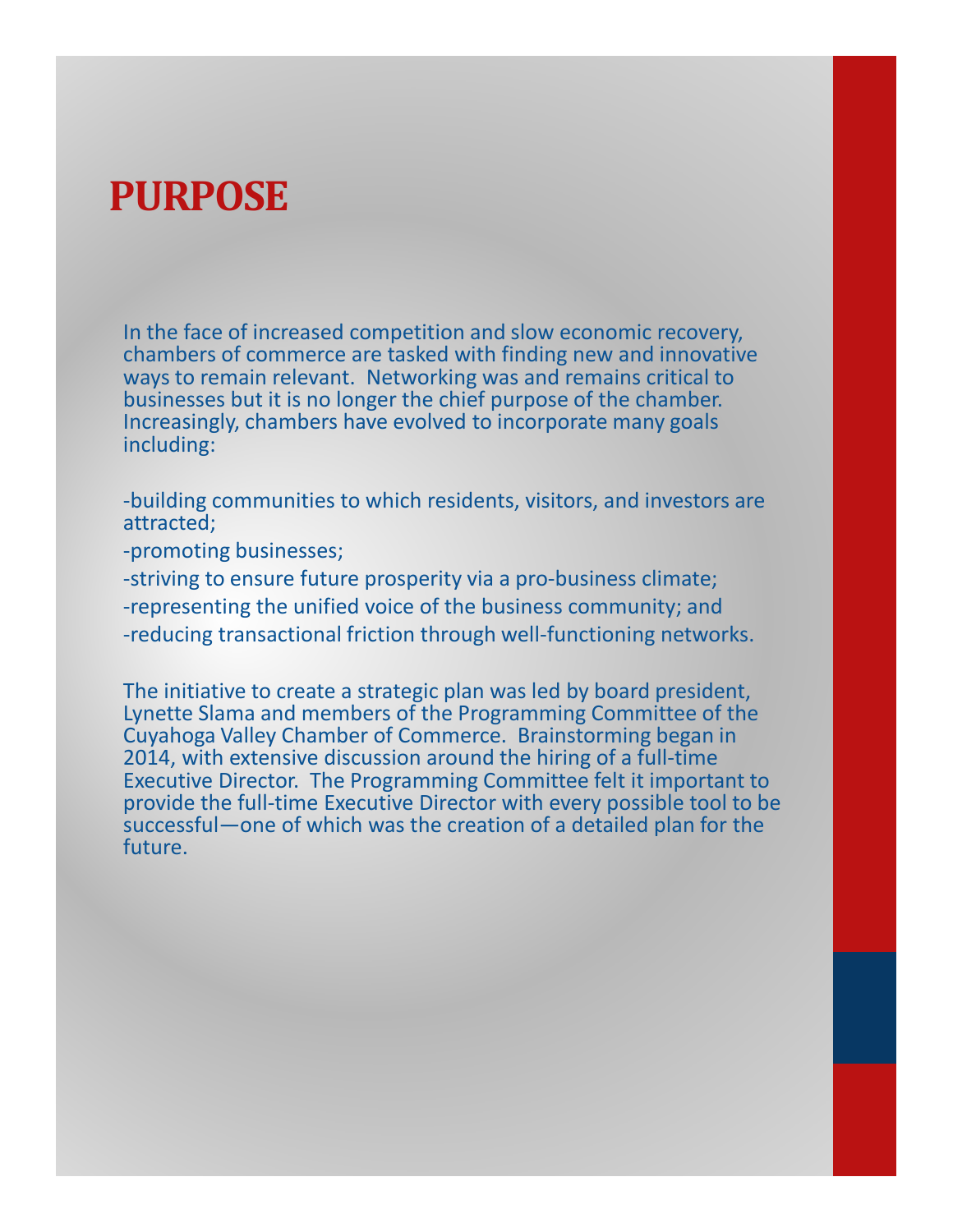### PURPOSE

At the end of 2014, the Cuyahoga Valley Chamber of Commerce Board of Trustees agreed to engage in a strategic planning process to align the Chamber's structure around clearly defined goals. The Programming Committee of the Cuyahoga Valley Chamber of Commerce has developed this Strategic Plan which serves to outline the new direction of the Chamber for the next three years.

This is a fluid document and may be subject to changes as necessary, but provides a framework to guide Chamber decisions and actions for the next three years: addressing the needs of businesses within the region, the growth of Chamber membership and programs, promoting the economic and community well-being of the six member communities it and the economic development of the Cuyahoga Valley Region.

The strategic plan strives to meet the high standards set by the Vision, Mission and Value statements. The plan is structured to provide background and context in four key areas:

- 1. Economic Development
- 2. Advocacy
- 3. Community Engagement
- 4. Education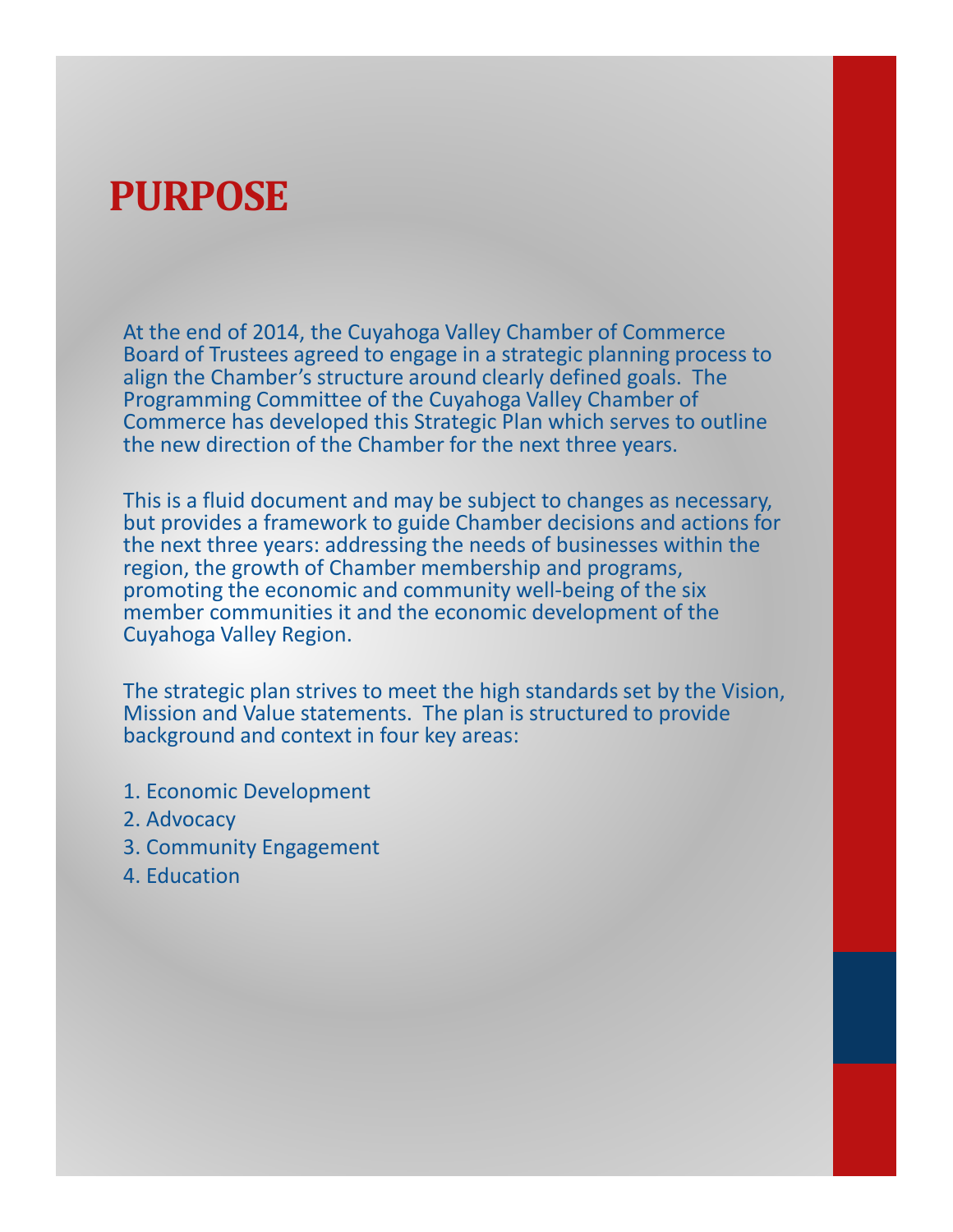### PURPOSE

Within these key focus areas, the implementation plan includes prioritization of initiatives, specific action items and key measurements that will be used to determine the success of implementation.

The preparation of this document was initiated by the Programming Committee at the direction of the Chamber Board of Trustees. The document has been adopted by the Chamber Board of Director and will serve as a guide for future organizational decision making.

The 2015-2018 Strategic Plan provides stakeholders with a clear picture of the Chamber's mission, vision, core values and the direction of the organization.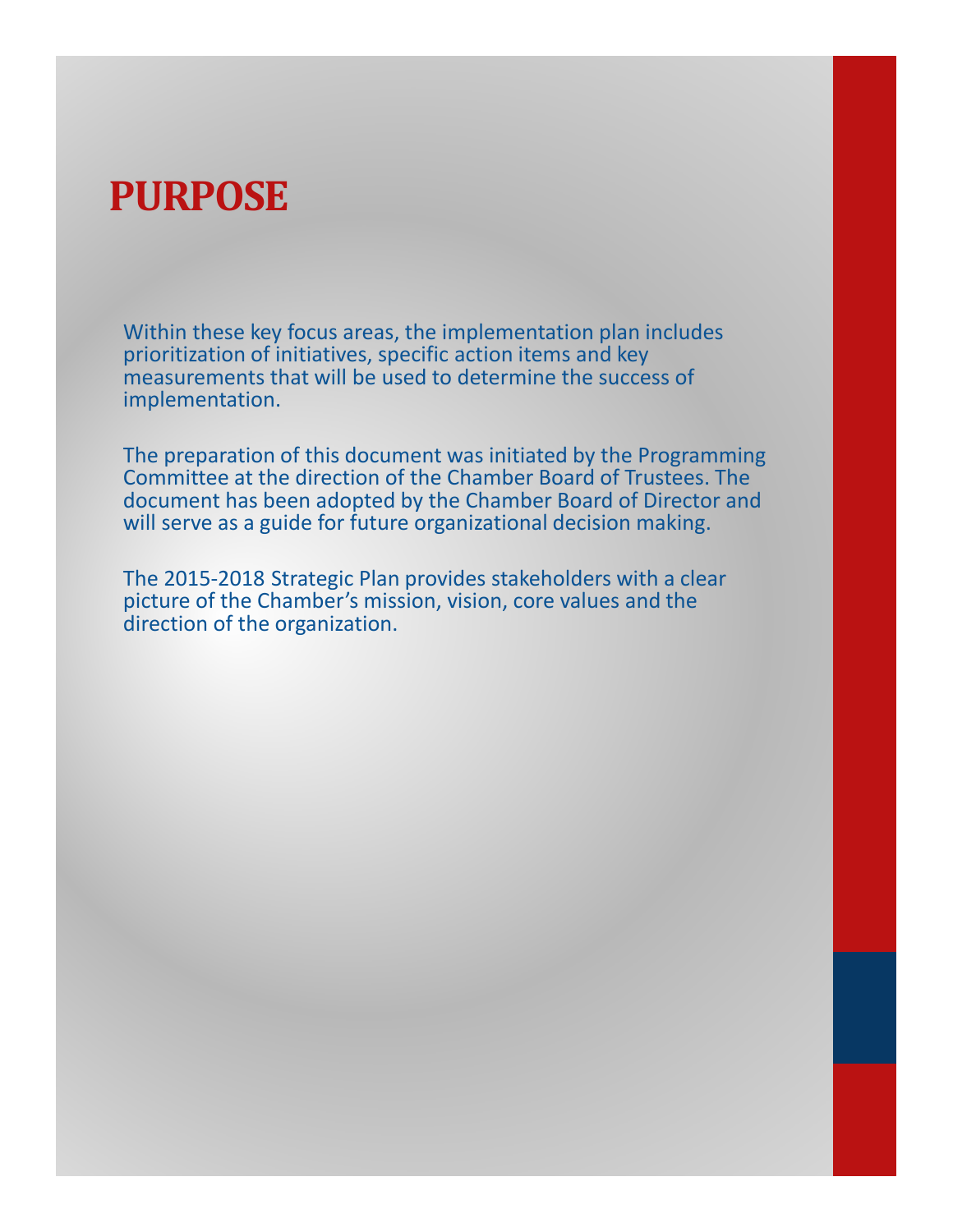# THE CUYAHOGA VALLEY CHAMBER OF COMMERCE

The Cuyahoga Valley Chamber of Commerce is one of the largest chambers in Northeast Ohio, representing six communities in the Cuyahoga Valley Region: Brooklyn Heights, Cuyahoga Heights, Independence, Seven Hills, Valley View and Walton Hills.

The members of the Chamber represent a diverse cross-section of the Cuyahoga Valley: entrepreneurs, small business, large corporations, manufacturing, villages, cites, education, retail, banking, hospitality services and many more. Members enjoy many benefits –programs and resources to help grow their companies as well as opportunities to enjoy group savings on healthcare insurance and workers compensation premiums.

The Chamber offers ample opportunities to build business-tobusiness relationships, champion business interests, and promote economic development in this area. Through our membership in the Northeast Ohio Area Chamber of Commerce (NOACC), our members can connect with more than 35,000 businesses throughout Northeast Ohio.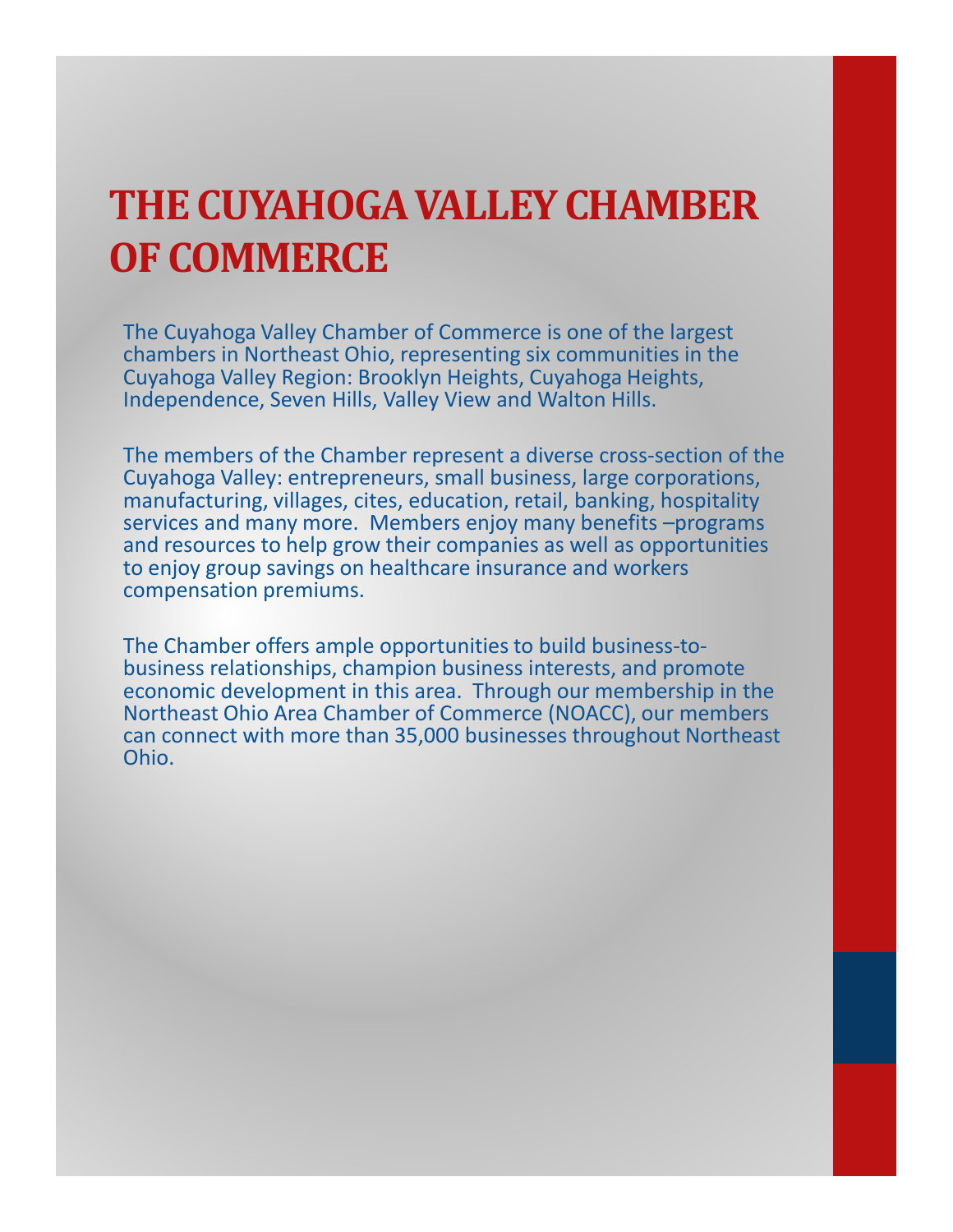# VISION

The vision of the Cuyahoga Valley Chamber of Commerce, through efforts of advocacy, community engagement, economic development, and education is to maximize the competitiveness and the economic strength of the businesses and communities in and around the Cuyahoga Valley region.

# **MISSION**

The Cuyahoga Valley Chamber of Commerce's mission is to build and strengthen relationships among businesses and the communities in and around the Cuyahoga Valley region by:

Promoting economic development initiatives that cultivate a business climate that creates jobs, strengthens investment, and embraces technology to improve the economic prosperity of the region.

Serving, representing, and enhancing business growth and success in the Cuyahoga Valley region by providing opportunities for businesses to advocate, grow, learn, and network.

Utilizing our pool of emerging, talented and diverse leaders to drive regional commerce and collaboration to make the Cuyahoga Valley region a better place to live, learn, work and play.

# VALUES

The Cuyahoga Valley Chamber of Commerce:

- **Provides Value to** Members… focusing on educational programs and services that contribute to the success of the members and their businesses
- **Strengthens Community** Involvement… supports decisionmaking that encourages growth and fosters a high ranking quality of life for all residents of the region
- Promotes and Enhances… a vibrant, diverse and sustainable economy by growing and retaining our existing businesses and recruiting new industry to the region
- **Supports and** Promotes… public policies that improve the competitiveness of the region and the state.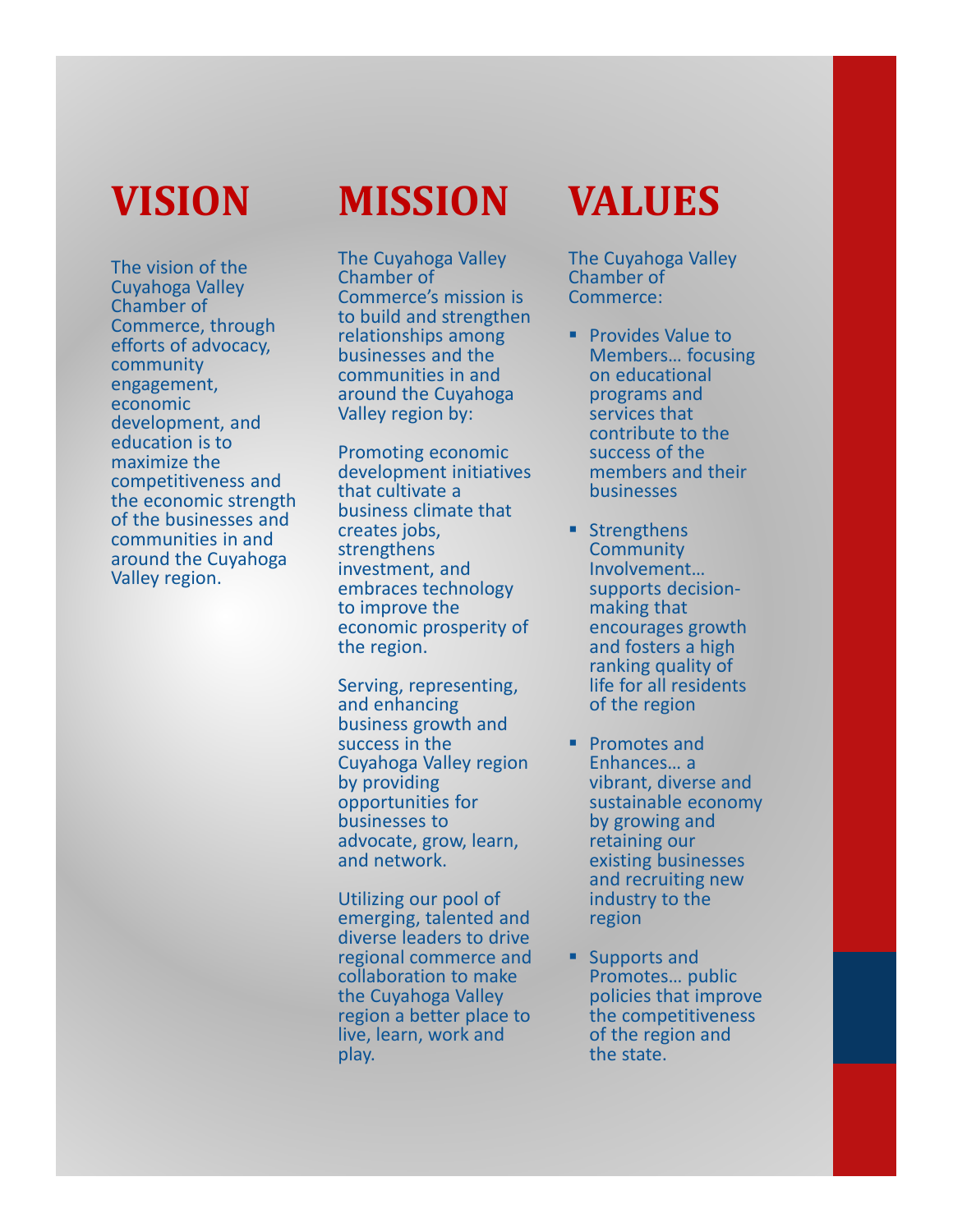#### Advocacy

The Chamber is the unified voice of the business community and it recognizes the importance of a pro-business environment. The Chamber is committed to supporting and promoting initiatives and policies that are conducive to job growth and retention and the success of the Cuyahoga Valley Region.

The Chamber understands how the governmental/legislative processes can impact the business community. The Chamber will work with the business community to identify priority issues for the private sector. The Chamber will shape government policy by educating elected officials and community leaders on the importance of developing business friendly communities. The ultimate goal of these advocacy efforts is to advance and maximize the economic development potential for the Cuyahoga Valley region.

#### Economic Development

The Chamber will take an active role in fostering investment in the Cuyahoga Valley Region through the achievement of the mission and vision statements as well as forming strong local, regional and state partnerships.

The Chamber will form and maintain strong partnerships with economic development representatives of each member community. The Chamber will seek opportunities to assist local economic development efforts by providing site selection data and statistics and participating in community briefing and tours.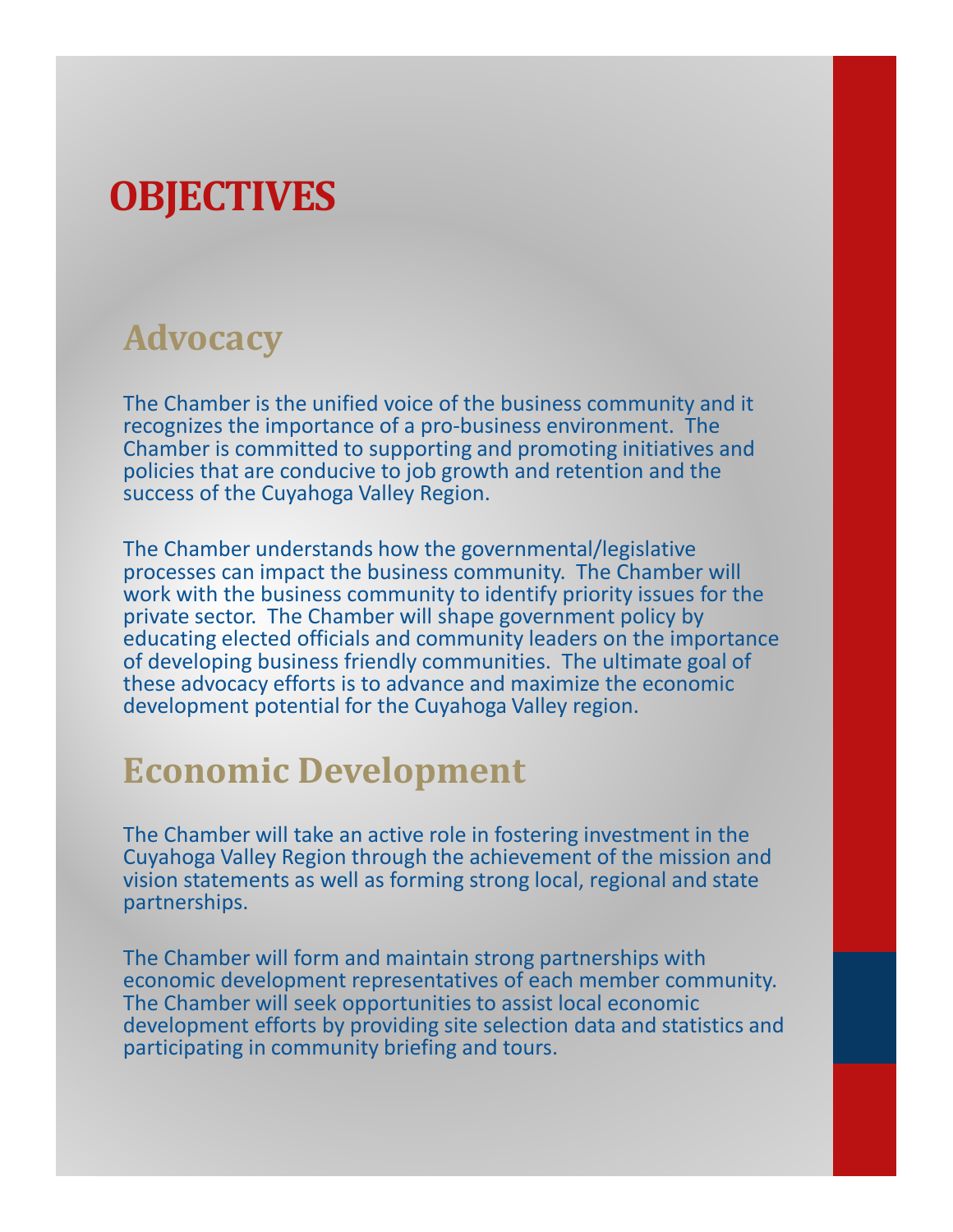### Education

Enhancing and expanding educational offerings is paramount to the success of both the Chamber and the business community in the Cuyahoga Valley Region. Cost effective and relevant trainings will encourage Chamber members to invest in themselves, their businesses and the region.

The Programming Committee will be the primary party responsible for partnering with local, regional, state and federal organizations such as the Cuyahoga Valley Career Center, Cuyahoga Community College, economic development departments, Greater Cleveland Partnership and other agencies to find relevant and effective training topics.

The Chamber will initiate a comprehensive survey of both member and non-member businesses. This survey will be used to assess the strengths and weaknesses of the Chamber and to identify the needs of the business community. Based on the input derived from the survey, the Chamber will evaluate its program offerings and determine a path forward to remedy any gaps.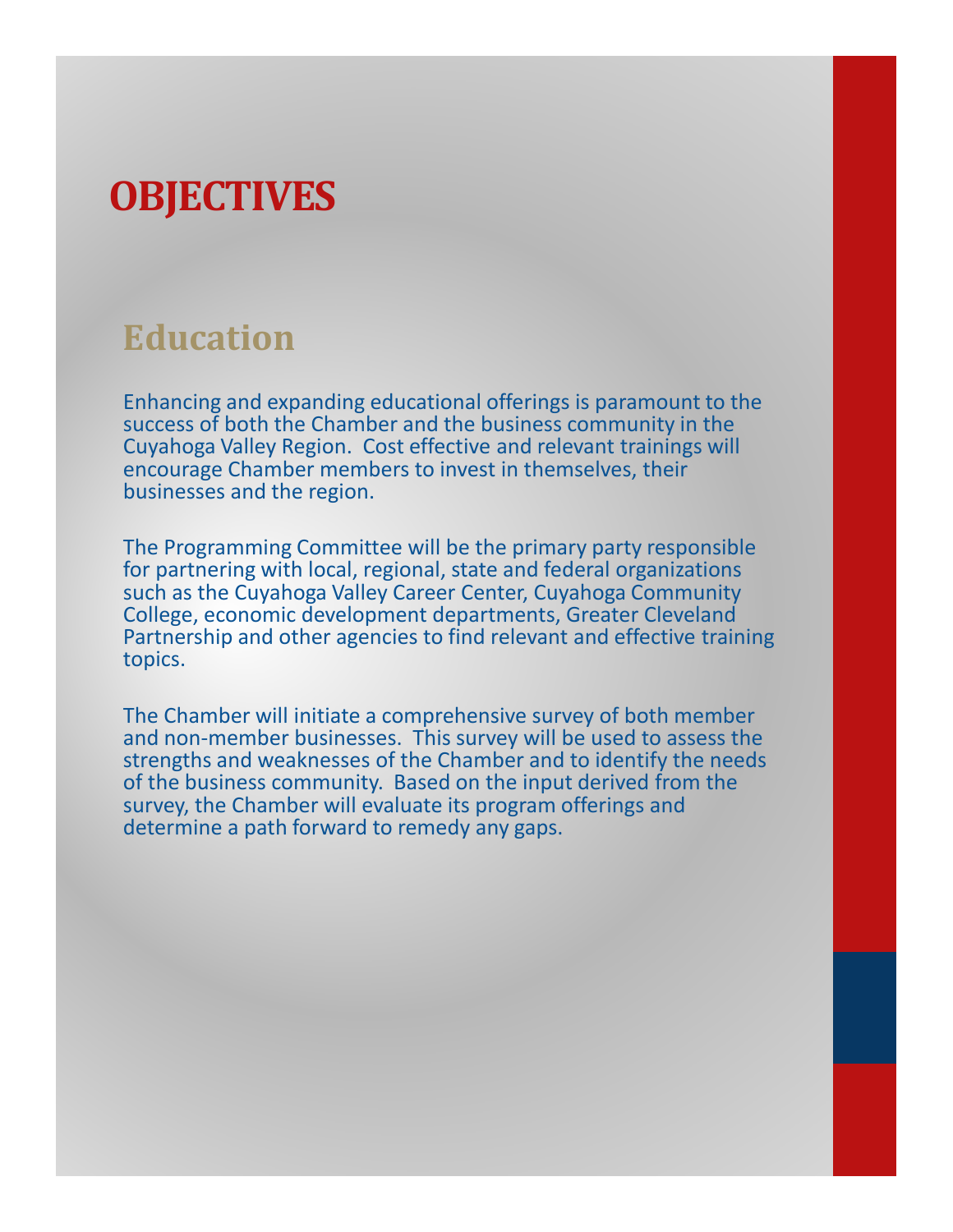#### Community Engagement

Building strong communities that are exceptional places to learn, live, play and work is the foundation of the Chamber. In order to attract new and retain existing businesses, the Chamber recognizes the importance of investing in strong communities.

In addition to its annual scholarship awards, the Chamber will look for opportunities to connect residential and business communities around issues of corporate social responsibility and offer opportunities for companies to get involved in giving back to their communities.

#### Marketing

The Chamber maintains dual roles in marketing: to attract and retain members for itself and to provide marketing opportunities for its members. Increasing the variety of marketing opportunities available to members will help ensure the future viability of the Chamber.

The Chamber will research ways to actively market itself and members by improving the effectiveness of its communications with investors and members of the community. Developing a formal strategy with tiered advertising opportunities will be a top priority.

The Chamber will maintain a website and utilize social media including Facebook, LinkedIn and Twitter to promote Chamber events and community functions that showcase the Cuyahoga Valley Region in a positive light.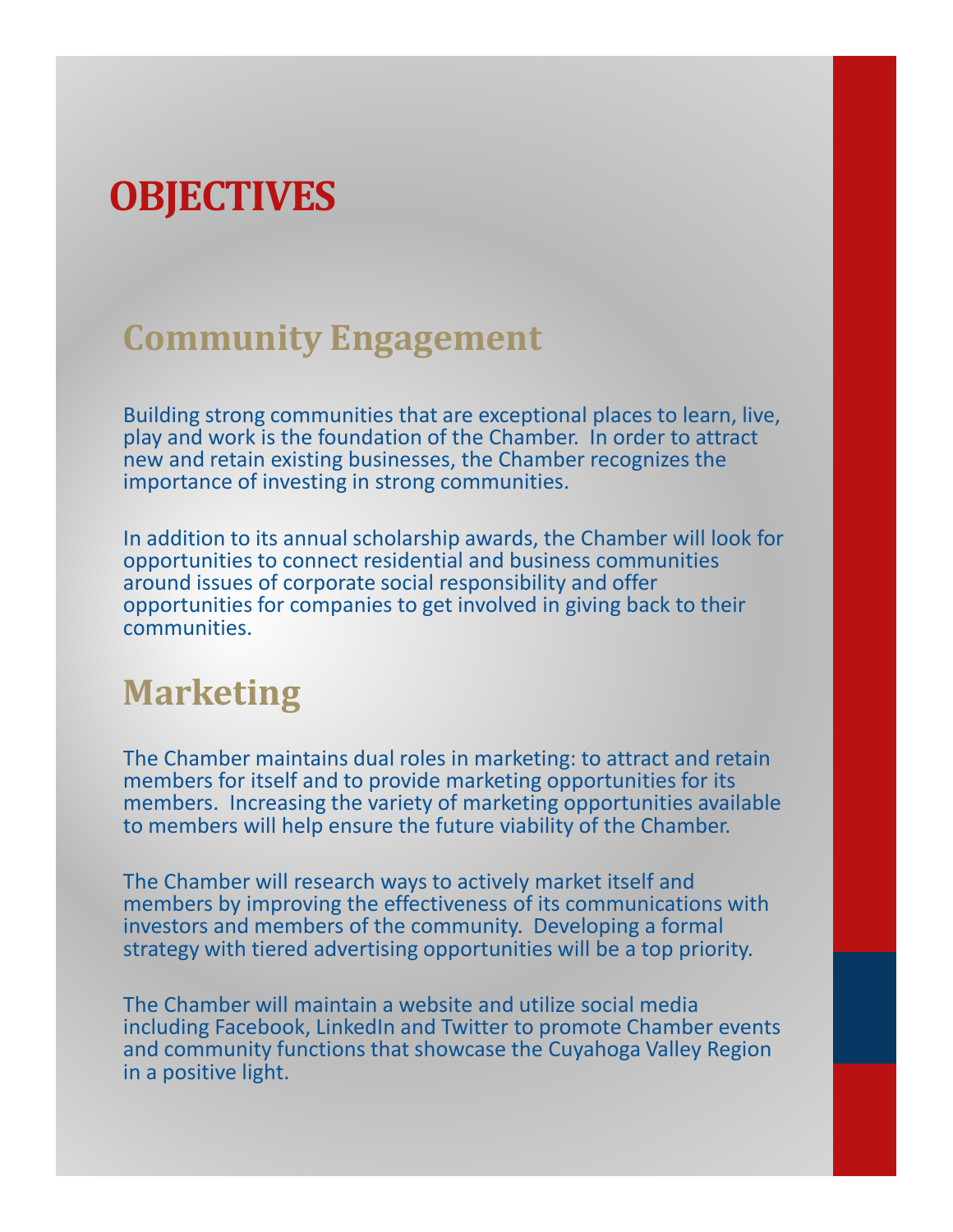#### Executive Director

In order to achieve the objectives established in the Strategic Plan, it is critical for the Chamber to retain a full time Executive Director.

The Executive Director will be the chief paid executive officer of the Chamber. This position will be responsible for the general supervision and management of the office and business affairs of the organization and executing the mission, vision and value statements of the strategic plan as approved by the Board of Directors. The Executive Director is also responsible for drafting and adhering to the Board approved annual budget.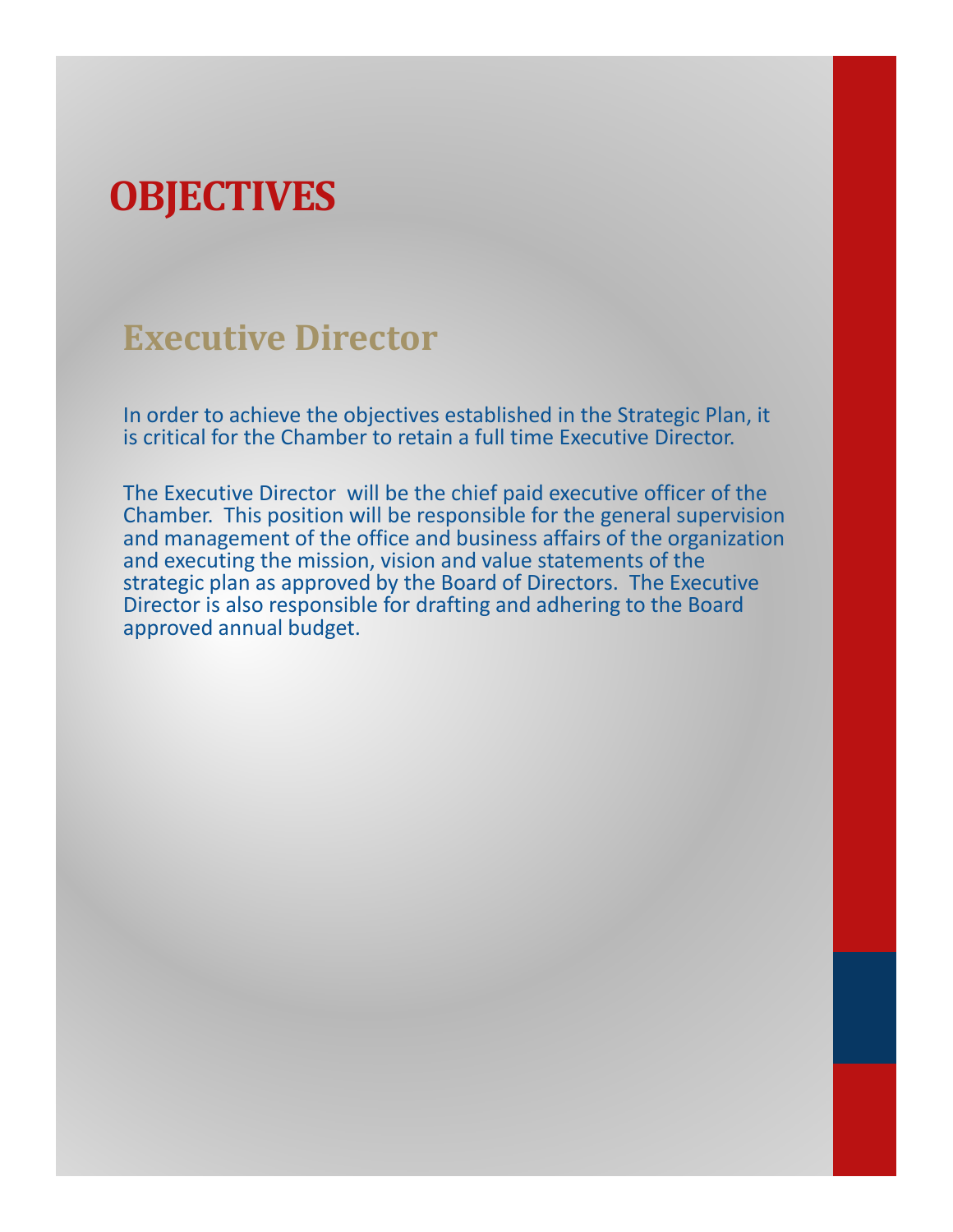#### 1. Restructuring of the Bylaws and Committees:

Clearly defined roles will help the Chamber achieve the priorities established in the Vision and Mission statements. For this reason it is crucial to clearly define the responsibilities of the executive board, committees and committee chairs.

The President, Executive Director and Bylaws Committee will meet to review the existing Chamber Bylaws to ensure that they align with the Vision and Mission Statements and allow for the flexibility to meet the standards established in the Strategic Plan.

In order for the Executive Director to be successful in their role, they must have strong committees. As part of the review of the Chamber's Bylaws, each committee will be closely examined to ensure that they are fulfilling their obligation and the proper structure is in place to ensure responsibility and accountability.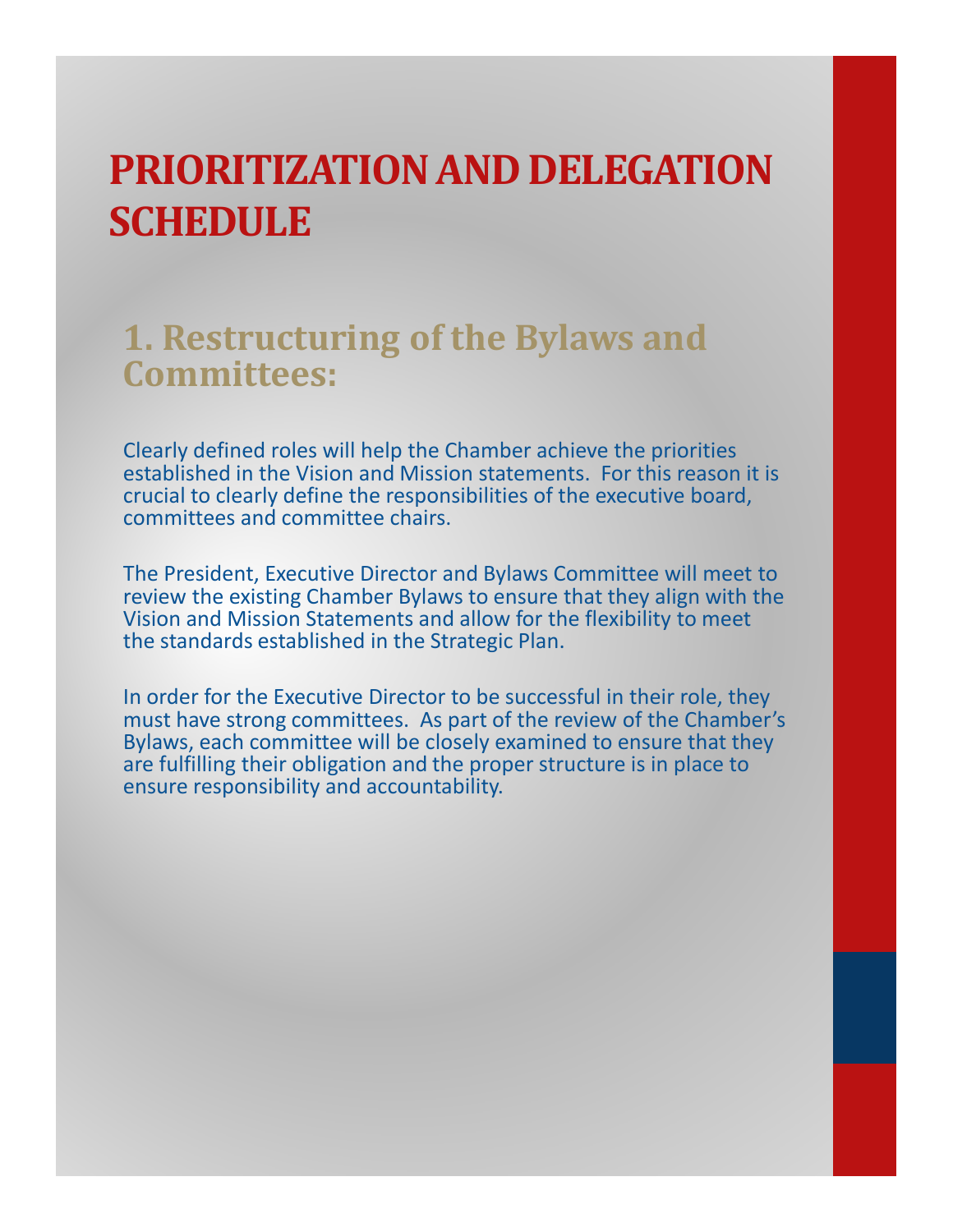### 2. Survey Business Communities

Feedback is extremely valuable when determining the effectiveness of an organization and can help provide a path forward. The Chamber will initiate two surveys: one for members and the other for nonmember. These surveys will be used to assess the strengths and weaknesses of the Chamber and to identify the needs of the business community. The results of the surveys will be reflected in the yearly business plan.

### 3. Website and Social Media

Social media makes networking easier, providing additional tools for the Chamber to connect with its members.

In addition to the quarterly newsletter, website and the directory, the Chamber will maintain Facebook, LinkedIn and Twitter accounts. The Chamber will utilize these social media avenues to:

- Recognize members
- Prospect for new members
- Promote events of the Chamber, its members and the communities it serves
- Update members on issues as they happen
- Solicit member feedback
- Create a forum for members to educate, inform and assist each other
- Drive action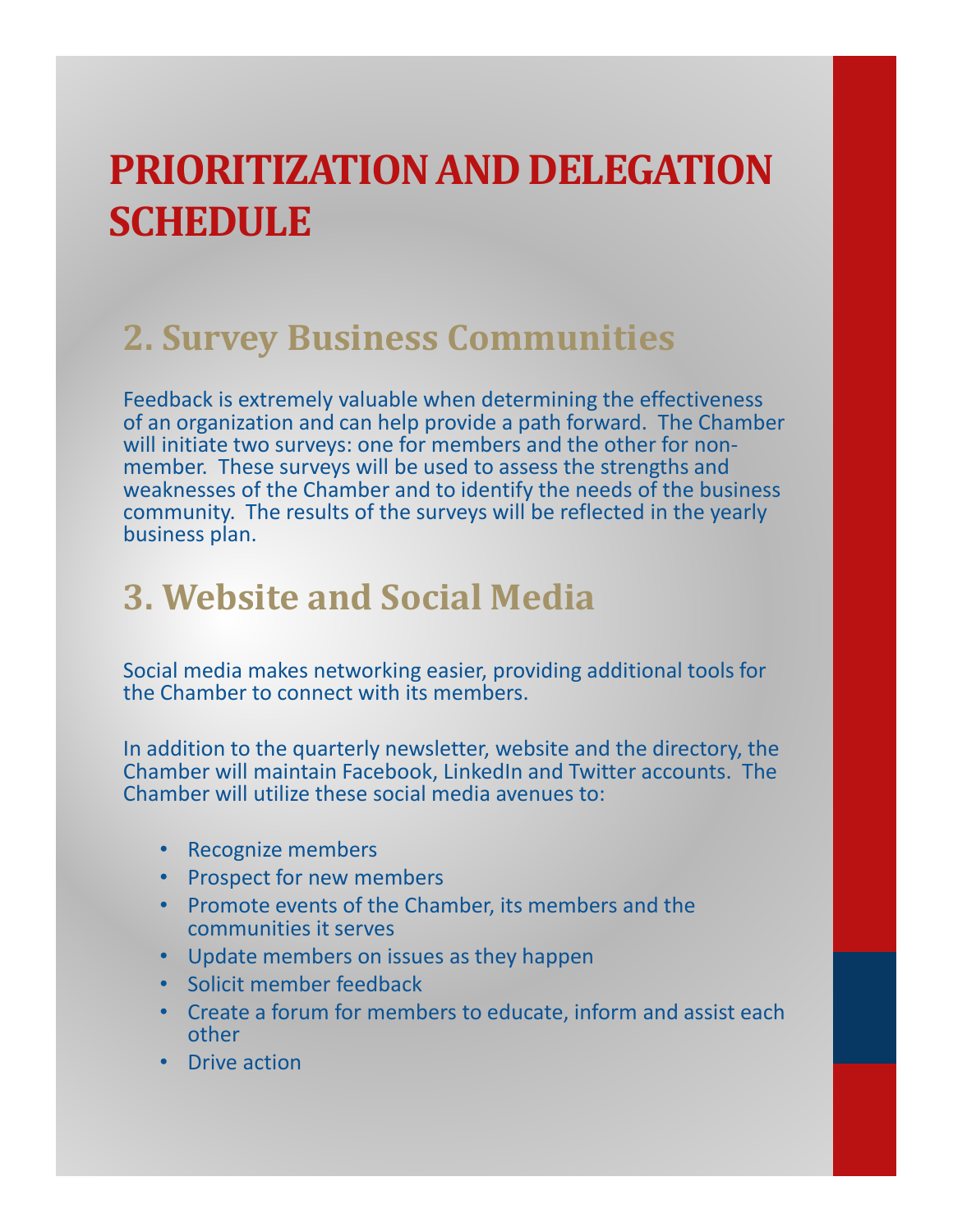#### 4. Reorganization and Introduction of New Events

After restructuring the bylaws and committees and evaluating the survey results, the Programming Committee will meet to assess the current schedule of events.

#### 5. Advertising/Sponsorship Plan

The Chamber will strive to provide advertising/sponsorship opportunities to increase the member's recognition and visibility throughout the Cuyahoga Valley region.

In addition to the current marketing opportunities, the Executive Director will develop a tiered advertising/sponsorship plan. A possible incentive for top tier donors would be one on one time with guest speakers prior to the event.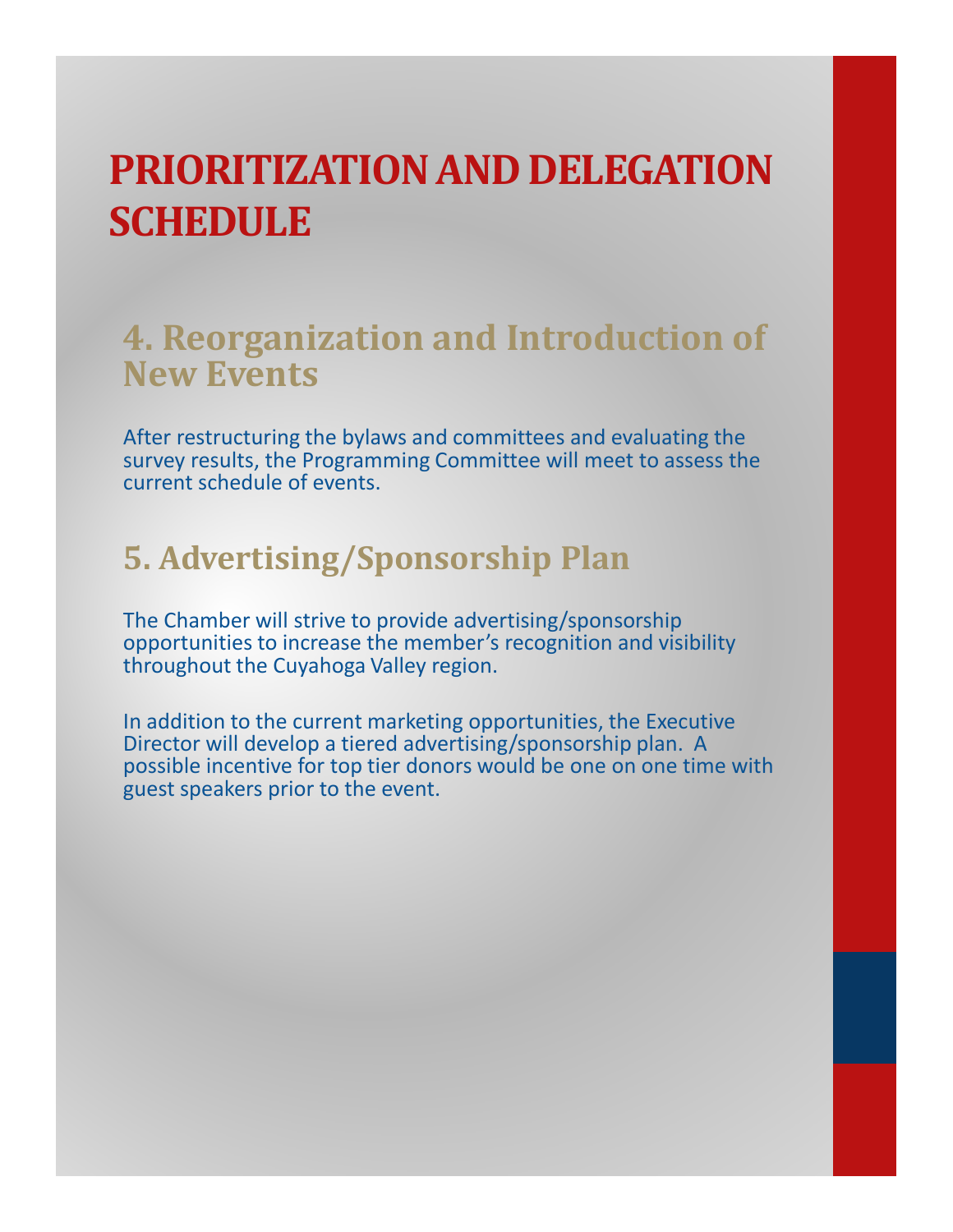#### 6. Membership Campaign & Member Retention Strategy

Members are the lifeblood of the Chamber; retaining and increasing membership will strengthen the organization and enable the expansion of services. The Chamber, with assistance from the communities it represents, will be proactive in renewing existing members and pursuing new members. Strategies may include:

-The implementation of uninvolved member plan -New member drive/campaign -Retention plan

### 7. Annual Assessment/Business Plan

During the fall, the Strategic Planning Committee with the Executive Director will conduct a preliminary review of the year and will prepare the upcoming year's budget and business plan.

Every November, the Chamber Board will conduct a yearly assessment of the organization. This process should entail auditing and amending the Strategic Plan, as well as evaluating the progress of the Chamber against the established goals for the year.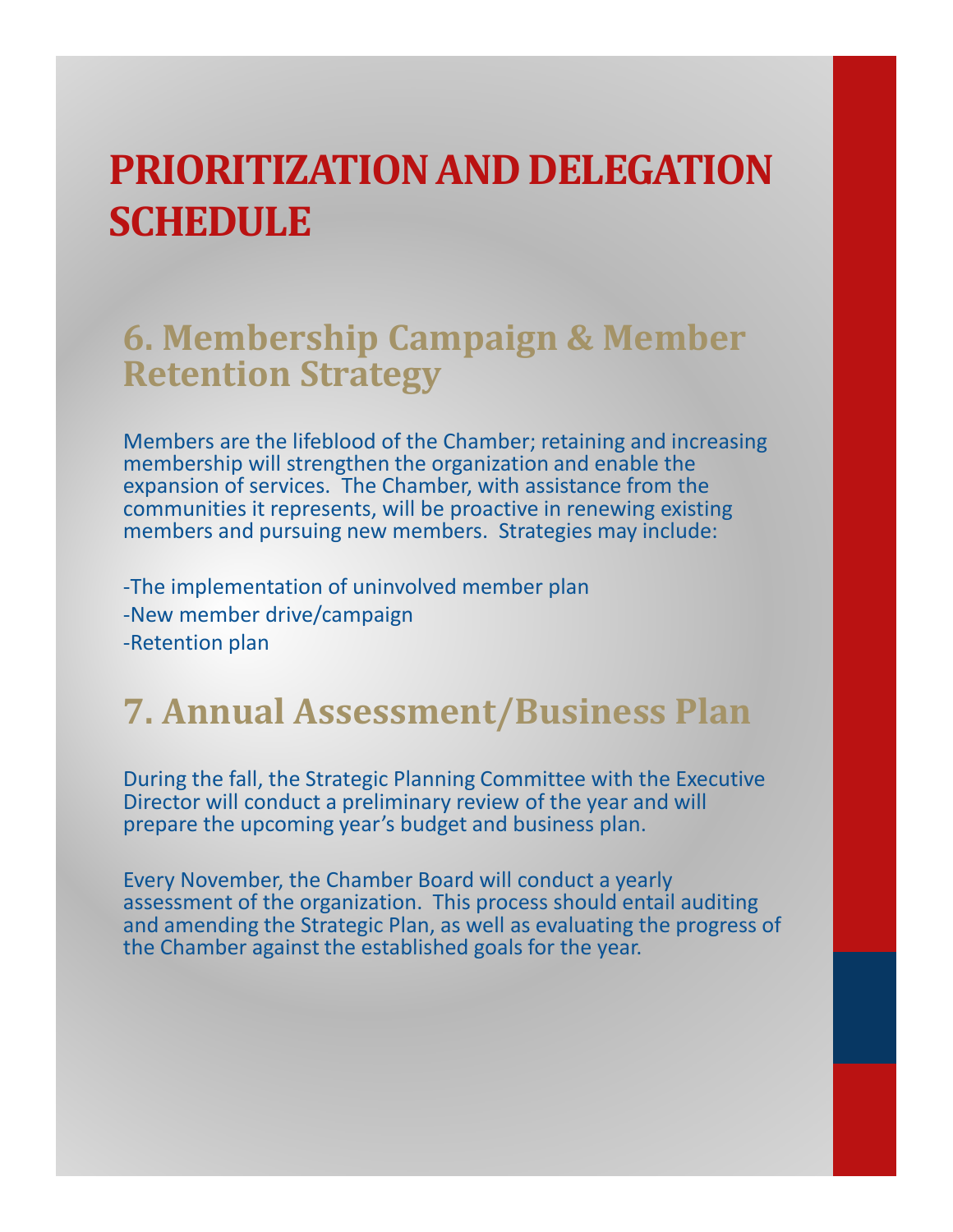### 8. Advocacy

The Chamber has worked with local governments, educational institutions, private industries and a host of other agencies and organizations. In order to provide added value to members, improve the business environment, and promote the Cuyahoga Valley Region as a premier community in which to live, work, and do business, the Chamber will assume a new role in advocacy.

#### 9. Executive Director

The addition of a full time Executive Director to the Chamber is the driving force behind the Strategic Plan.

The full time Executive Director will work under the authority granted by the Board of Trustees to assist in defining priorities to build and develop relationships among the Chamber, its corporate members and business enterprises, to implement the Board's policies and procedures, and to ensure program and fiscal accountability.

The Executive Director must adhere to the standards established in the employee handbook and is responsible for all operational, administrative and legal aspects of the daily organizational management of the Chamber, which includes but is not limited to achieving budget targets, public relations and marketing, sound management of all fiscal resources, supervision of program staff and business operations in accordance with standard business practices.